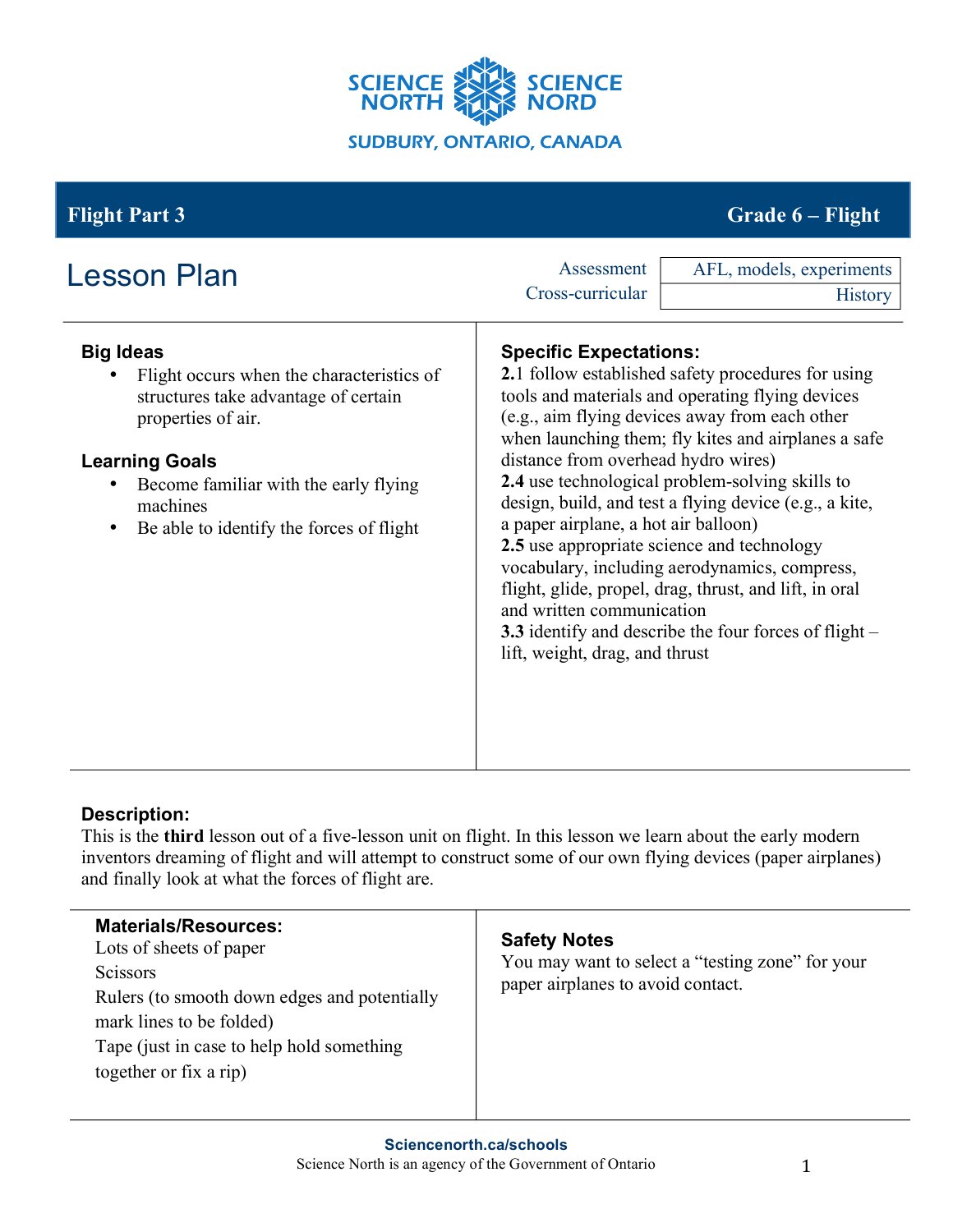## **Introduction**

### **Slide Show**

In order to gain an appreciation for creative and courageous history of flight we really have to see some of the contraptions that were built before the Wright Brothers came along. This slide show contains a (small) selection that provides a bit of an overview. It is not comprehensive but meant to inspire a bit. One could very easily have the students do a research project on a flying machine of their choice. There are many and the stories of their inventors are colourful and captivating!

- **Slide 1: Flight machines**
	- o From the renaissance on, a number of inventors started trying to build a "flying machine".
	- o They were very brave, maybe a bit naïve? Many died in attempts to fly!
	- o Let's look at some of their designs to get an idea of what they came up with.
- **Slide 2: Leonardo Da Vinci**
	- o Leonardo Da Vinci is famous for many things. He made many sketches of flying devices, though he never attempted building one.
	- o His designs were probably the first ones that were designed with rational thought behind them. The science was bad though.
- **Slide 3: Ornithopter** His most famous design. Flapping wings would have never worked.
- **Slide 4: Da Vinci's parachute** actually would have worked! In 2000 a skydiver was able to prove it.
- **Slide 5: Besnier** another example of an early flying machine. What was he thinking when he launched himself like that?
- **Slide 6: Other designs** DeGroof died when his machine was released from a balloon and the wings folded up immediately!
- **Slide 7: Balloons** were actually much more successful in getting people airborne.
	- o The year 1783 was sort of magical in that both hot air balloons and hydrogen balloons that carried people were invented.
	- o The French were very successful pioneers of ballooning.
	- o These balloons ascended up to several km into the air!
	- o Thousands of people would come watch the launches.
- **Slide 8: Sir George Cayley**
	- o Crucial aviation pioneer.
	- o Refined much of the science of flight and designed gliders based on science.
	- o He made the later developments possible.
	- o He defined the forces of flight.
- **Slide 9: Otto Lilienthal**
	- o A number of inventors built successful gliders towards the end of the 1800's.
	- o Lilienthal is maybe the most famous.
	- o Built his own hill. Did research for decades and studied the results of his flights carefully to build better and better gliders.
	- o He died when one of his gliders collapsed.
- **Slide 10:** The evolution from Lilienthal's first glider to one of his later ones.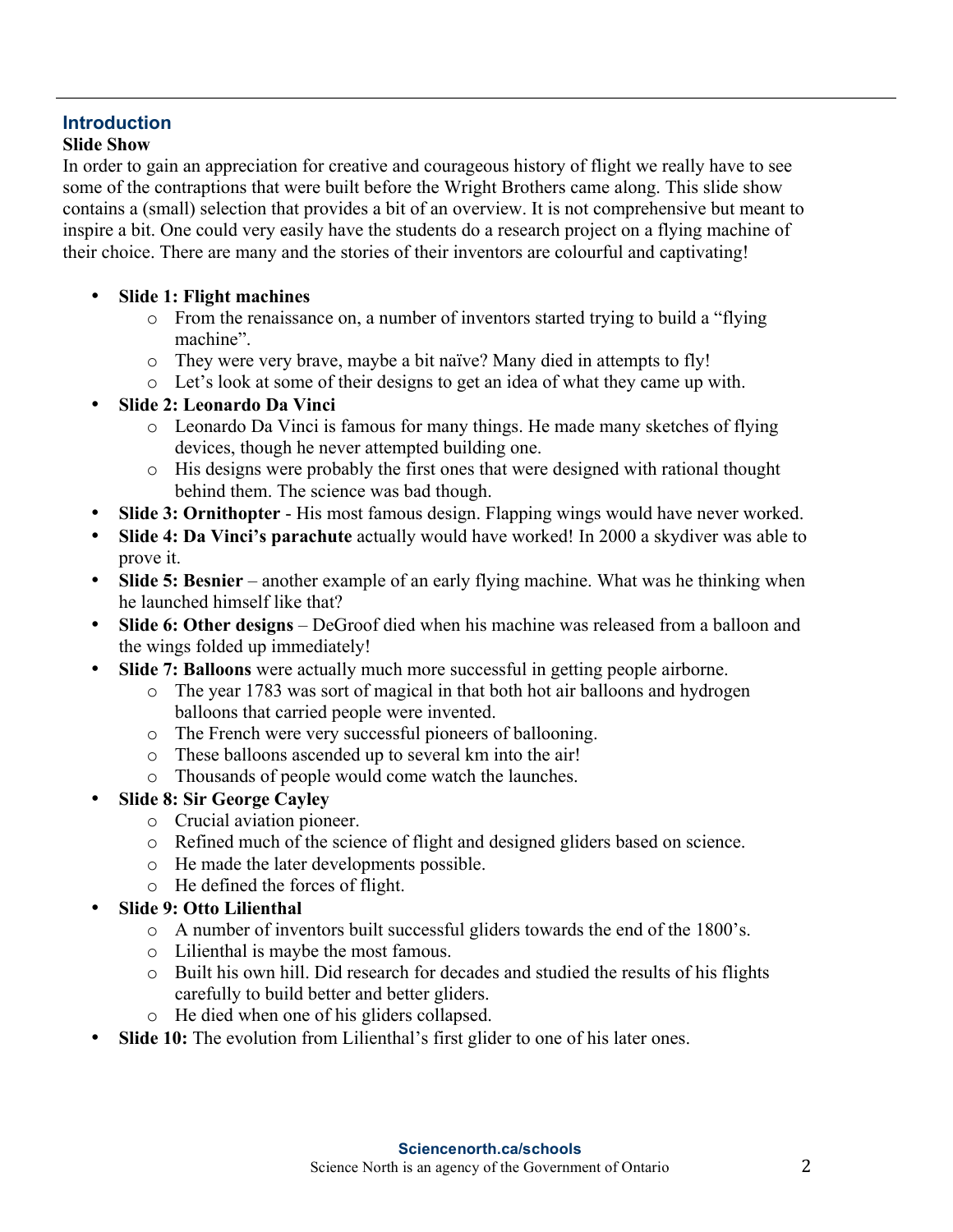## **Action**

## **Making Paper Airplanes**

It may be easiest to do this activity in front of computers so students can look up designs online in the given resources. If that is not an option have copies of the designs on hand for them to choose from. See the other links. You could make different stations where students can share instructions for a few designs (e.g. each station could have a simple, intermediate and hard design). They can then rotate around as they build different ones.

We have now seen a number of flying machine and glider designs. Your turn to build some models! Paper airplanes are actually great examples of gliders. They are not powered (after they are launched). What kind of glider can you come up with?

#### **Instructions**

- You should keep your creations, as we will modify them in the next class.
- You should build more than one airplane. Start with a simple one and then challenge yourself to do something harder.
	- o Optional: Challenge yourself to make an airplane that stays airborne the longest, flies farthest or the fastest. We will have a competition at the end.
	- o HINT: Make sure you fold all creases very well. Especially for complicated designs it's very important that everything is folded exactly and as completely as possible. Use a ruler or your thumb to push the paper together as much as you can!
	- o Ask yourself: Why does my plane perform as it does? How could I improve it?
- We have included a selection of neat airplanes that cover a range of difficulty and features. Many more can be found in the online resources!
- Testing airplanes:
	- o You may not want paper airplanes flying all over the classroom so we suggest you select a testing zone or two in your classroom. Students take their airplanes to this area and throw them there, taking turns. Maybe two or three students can throw at the same time.

## **Consolidation/Extension**

## **The Forces of Flight**

- Let us now look at the forces of flight. Pick up one of your airplanes. What forces are acting on it?
	- o Gravity is pulling it down we call this force the weight.
- Is there a force when you throw it?
	- $\circ$  Yes this is called thrust.
	- $\circ$  If your airplane had an engine, would the thrust continue? (yes but in our case thrust is only applied before the plane is released)
- Throw the airplane and watch it fly.
	- o The airplane slows down. Why? (Air friction)
	- o So there is another force we call it drag.
	- $\circ$  Does the airplane hit the floor as rapidly as if you just let it drop? (Try out no!). So there must be a force keeping the airplane up against gravity. Though gravity wins, without this force it would hit the floor really fast. This is called lift.